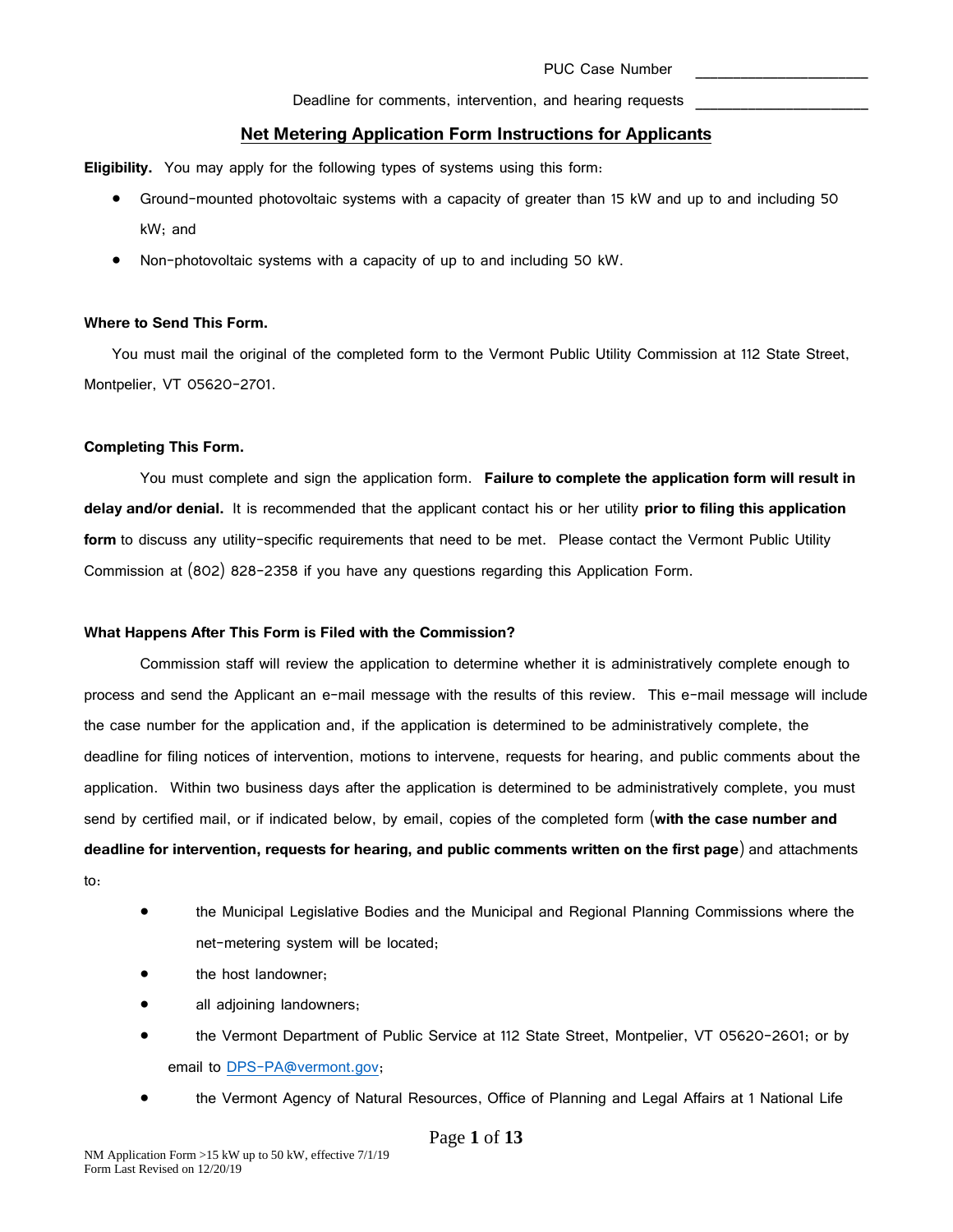Drive, Davis 2, Montpelier, VT 05620-3901; or by e-mail to [anr.notice@vermont.gov;](mailto:anr.notice@vermont.gov)

- the Vermont Natural Resources Board at Dewey Building, National Life Drive, Montpelier, VT 05620-3201, if the proposed net-metering system is located on a parcel subject to an Act 250 Land Use Permit; or by email to [nrb.comments@vermont.gov;](mailto:nrb.comments@vermont.gov)
- the Vermont Division for Historic Preservation at One National Life Drive, Deane C. Davis Building, 6<sup>th</sup> Floor, Montpelier, VT 05620-0501; or by email to [accd.projectreview@vermont.gov;](mailto:accd.projectreview@vermont.gov)
- the Vermont Agency of Agriculture Food and Markets at 116 State Street, Montpelier, VT 05620- 2901; or by email to [AGR.Notice@vermont.gov;](mailto:AGR.Notice@vermont.gov) and
- the applicant's electric utility service provider.

#### **Information for Group Systems**

#### **If interconnecting a group system, the applicant must provide the following information to its utility**:

(1) the meters to be included in the group system identified by account number and location;

(2) the procedure for adding and removing meters included in the group system, and direction as to the manner in which the serving utility should allocate any accrued credits among the meters in the group;

(3) a designated person, including address and telephone number, responsible for all communications from the system to the serving electric utility, except for communications related to billing, payment, and disconnection; and (4) a binding process for the resolution of any disputes within the group system relating to net metering that does not rely on the serving electric utility, the Public Utility Commission, or the Department of Public Service. Please note that all meters included in a group system must be within the same electric utility service territory in which the generation facility is located.

#### **500 kW Customer Limit<sup>1</sup>**

Pursuant to Commission Rule 5.129 $(D)$ , the cumulative capacity of net-metering systems allocated to a single customer may not exceed 500 kW. The Commission defines the word "Customer" as a retail electric consumer. Additionally, the Commission's rules state that the term "Account" means a unique identifier assigned by the electric company to a customer for billing purposes. A customer account may include one or more meters.

# **Instructions for Participating in the Review of the Attached Net-Metering Application**

Any person may file a public comment addressing whether the application should be approved.

<sup>&</sup>lt;sup>1</sup> Customers that are a school or school district may be allocated up to 1 MW of cumulative capacity, as set forth in Section 6 of Act 81 in 2019.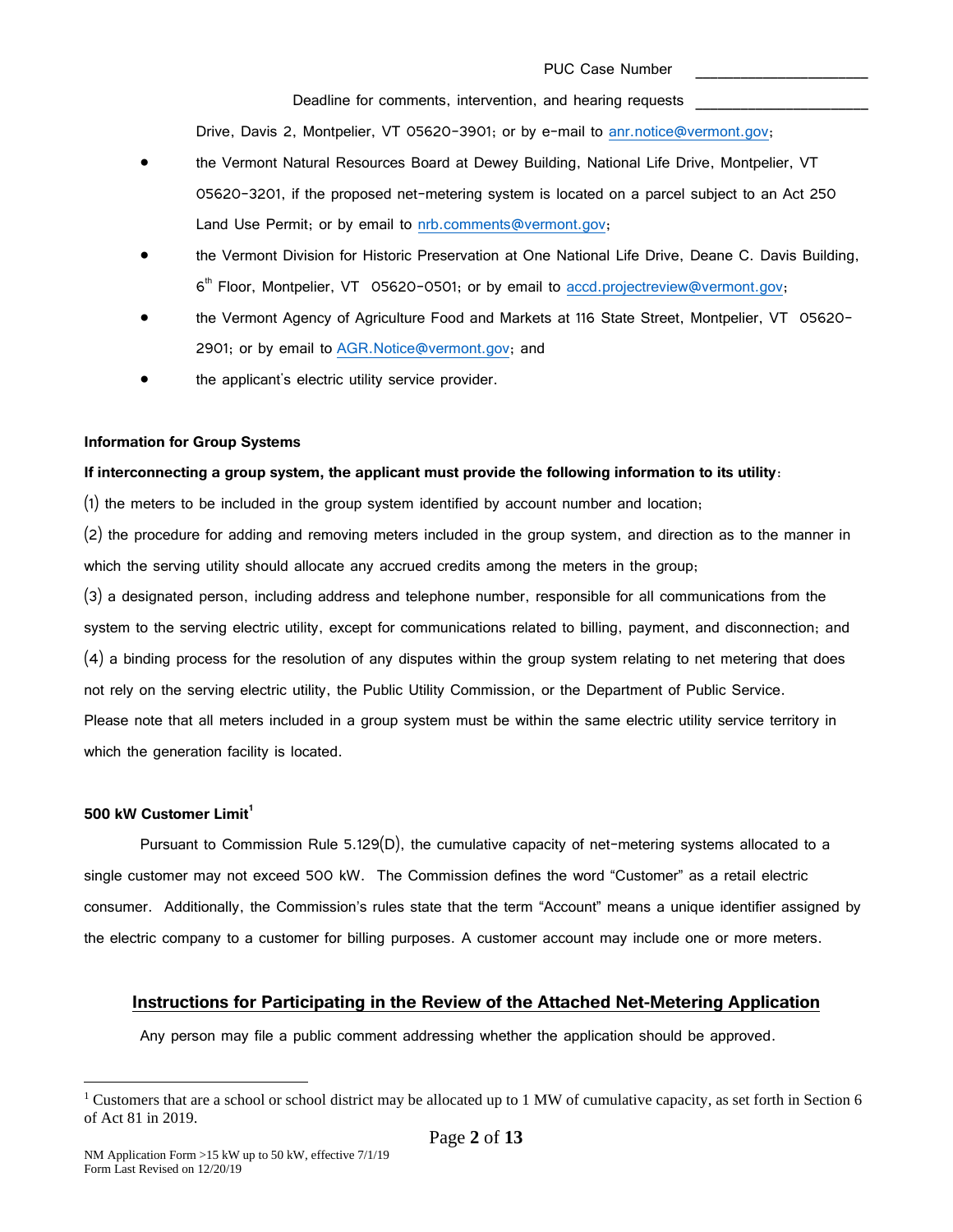When a person wishes to participate in the review of a CPG application as a party, which is a prerequisite to filing an appeal of a final Commission decision, such person must obtain party status from the Commission. The following persons may obtain party status by filing a notice of intervention form with the Commission by the deadline that is stated on the first page of the application:

- adjoining landowners,
- the municipal legislative bodies and the municipal and regional planning commissions where the net-metering system will be located,
- under certain circumstances, the municipal legislative bodies and the municipal and regional planning commissions of an adjacent municipality or region (see Commission Rule 5.116(B) for more information),
- the Vermont Agency of Agriculture Food and Markets,
- the Vermont Division for Historic Preservation, and
- the applicant's electric utility service provider.

If a party wishes to offer contrary evidence or to challenge the accuracy of information contained in an application, the party must request a hearing to present such evidence and argument. To request a hearing, a party may use the attached hearing request form. All requests for hearing must be filed by the deadline that is stated on the first page of the application.

For more information about participating in the review of applications for CPGs, see Commission Rule 5.100 on the Commission's website (puc.vermont.gov).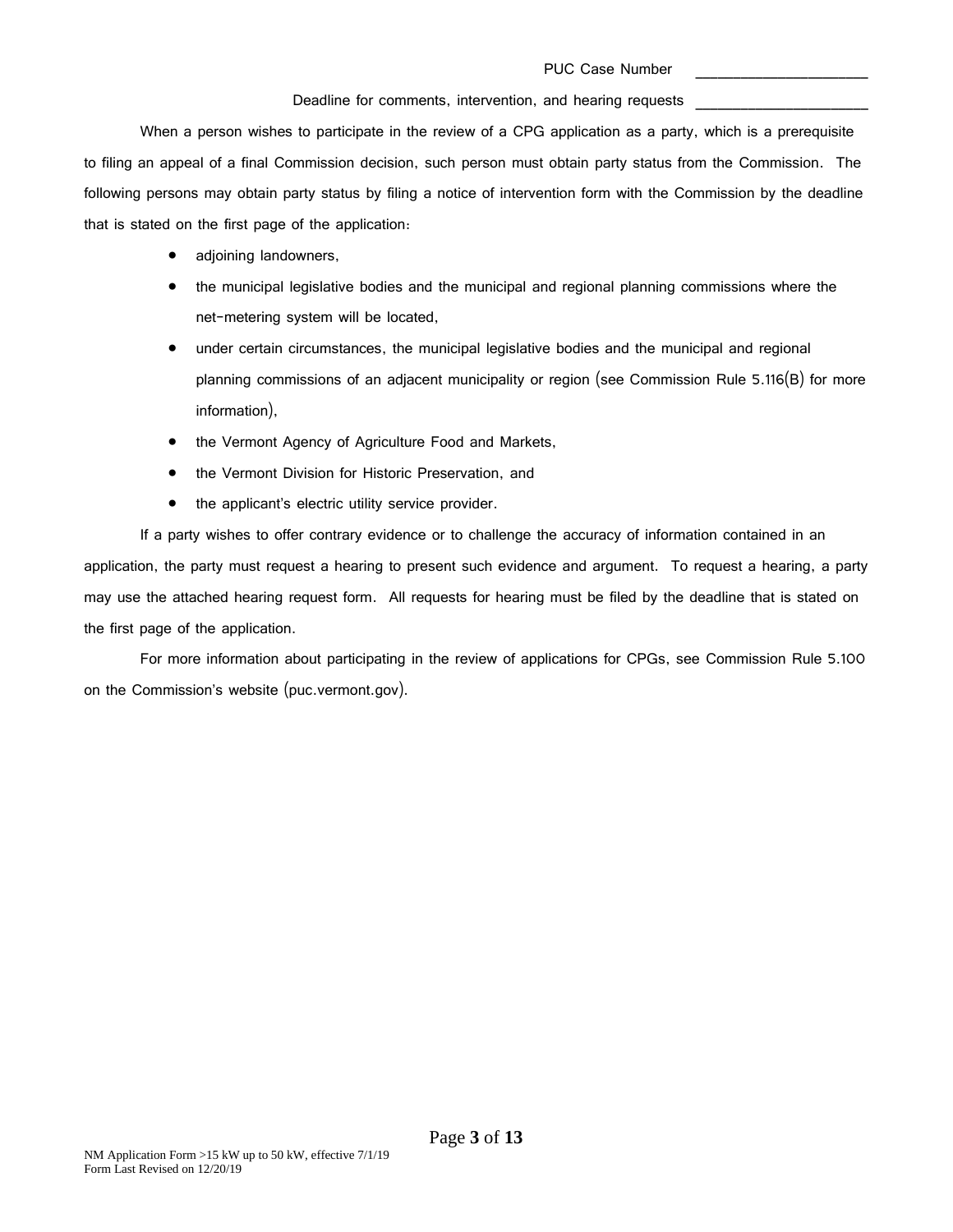PUC Case Number

Deadline for comments, intervention, and hearing requests

# **State of Vermont Public Utility Commission**

## **Net-Metering Application Form for:**

Ground-mounted photovoltaic systems with a capacity of greater than 15 kW and up to and including 50 kW; and

Non-photovoltaic systems with a capacity of up to and including 50 kW.

| <b>Applicant Information</b>                                                                                                                                                                                         |                                        |
|----------------------------------------------------------------------------------------------------------------------------------------------------------------------------------------------------------------------|----------------------------------------|
| <b>Applicant Name</b>                                                                                                                                                                                                |                                        |
| <b>Mailing Address</b>                                                                                                                                                                                               | Street and #                           |
|                                                                                                                                                                                                                      | Town                                   |
|                                                                                                                                                                                                                      | State and Zip                          |
| <b>Daytime Phone</b>                                                                                                                                                                                                 |                                        |
| <b>E-mail Address</b>                                                                                                                                                                                                |                                        |
| <b>Consumption Meter Number</b>                                                                                                                                                                                      |                                        |
| This is the number on the customer's meter.<br>Please call your utility if you have questions<br>about finding your meter number. If you do<br>not yet have a meter number, please enter<br>"new consumption meter." |                                        |
| Is this an application for a group<br>net-metering system?<br>If yes, please provide group information<br>directly to your utility.                                                                                  | <b>No</b><br>Circle one:<br><b>Yes</b> |

| Property Owner Information (if different than Applicant) |               |  |
|----------------------------------------------------------|---------------|--|
| <b>Property Owner Name</b>                               |               |  |
| <b>Mailing Address</b>                                   | Street and #  |  |
|                                                          | Town          |  |
|                                                          | State and Zip |  |
| <b>Daytime Phone</b>                                     |               |  |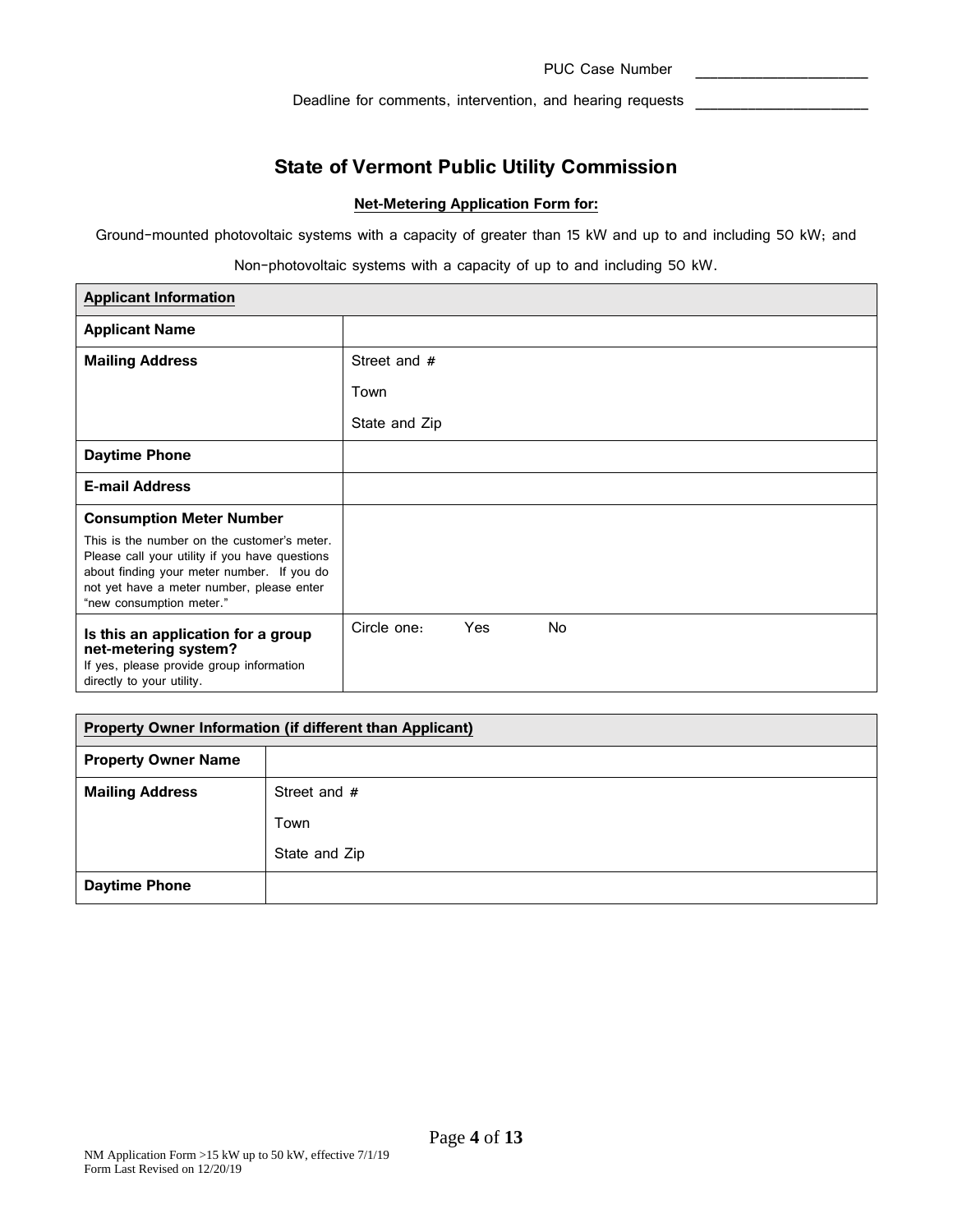# Deadline for comments, intervention, and hearing requests \_\_\_\_\_\_\_\_\_\_\_\_\_\_\_\_\_\_\_\_\_\_

| <b>System Information</b>                                                                                                                       |                                                                                                                                                                                                                                                                      |      |           |                           |                                   |                           |
|-------------------------------------------------------------------------------------------------------------------------------------------------|----------------------------------------------------------------------------------------------------------------------------------------------------------------------------------------------------------------------------------------------------------------------|------|-----------|---------------------------|-----------------------------------|---------------------------|
| <b>System Location</b>                                                                                                                          | Street and #                                                                                                                                                                                                                                                         |      |           |                           |                                   |                           |
|                                                                                                                                                 | Town                                                                                                                                                                                                                                                                 |      |           |                           |                                   |                           |
|                                                                                                                                                 | State and Zip                                                                                                                                                                                                                                                        |      |           |                           |                                   |                           |
|                                                                                                                                                 | SPAN#                                                                                                                                                                                                                                                                |      |           |                           |                                   |                           |
| Is this an amendment to                                                                                                                         | Circle one:                                                                                                                                                                                                                                                          | Yes  | <b>No</b> |                           | If so please indicate             |                           |
| an existing system?                                                                                                                             |                                                                                                                                                                                                                                                                      |      |           |                           | the existing CPG #                |                           |
| Are there one or more<br>existing, approved, or<br>other proposed net-<br>metering systems at this<br>service address or on<br>the same parcel? | Circle one:                                                                                                                                                                                                                                                          | Yes  | No        |                           |                                   |                           |
| If this will be the only system                                                                                                                 |                                                                                                                                                                                                                                                                      |      |           |                           |                                   |                           |
| at this service address, select                                                                                                                 |                                                                                                                                                                                                                                                                      |      |           |                           |                                   |                           |
| "No".                                                                                                                                           |                                                                                                                                                                                                                                                                      |      |           |                           |                                   |                           |
| <b>Name of Utility</b>                                                                                                                          |                                                                                                                                                                                                                                                                      |      |           |                           |                                   |                           |
| Number of Act 250 Land<br>Use Permit applicable to<br>the host parcel (if any)                                                                  |                                                                                                                                                                                                                                                                      |      |           |                           |                                   |                           |
| Is the project proposed                                                                                                                         | Circle one:                                                                                                                                                                                                                                                          | Yes  | <b>No</b> |                           |                                   |                           |
| to be located on a<br>preferred site?                                                                                                           | If Yes, circle all that apply:                                                                                                                                                                                                                                       |      |           |                           |                                   |                           |
|                                                                                                                                                 | Parking lot canopy                                                                                                                                                                                                                                                   |      |           | Previously developed site |                                   |                           |
|                                                                                                                                                 | <b>Brownfield</b>                                                                                                                                                                                                                                                    |      |           |                           | Sanitary landfill                 |                           |
|                                                                                                                                                 | Gravel pit, quarry, etc.                                                                                                                                                                                                                                             |      |           |                           | Area designated in municipal plan |                           |
|                                                                                                                                                 | CERCLA/NPL (superfund) site<br>Near customer load                                                                                                                                                                                                                    |      |           |                           |                                   |                           |
|                                                                                                                                                 | If the project is proposed to be located on a preferred site, the applicant must<br>attach appropriate supporting information demonstrating that the site meets the<br>criteria for that type of preferred site (see Commission Rule 5.103 for more<br>information). |      |           |                           |                                   |                           |
| <b>Technology</b>                                                                                                                               | Circle one: Solar                                                                                                                                                                                                                                                    | Wind |           | <b>Biomass</b>            | <b>Fuel Cell</b>                  | Other                     |
|                                                                                                                                                 | If Other, please describe:                                                                                                                                                                                                                                           |      |           |                           |                                   |                           |
| Ownership of<br><b>Generation Equipment</b>                                                                                                     | The applicant will (circle one).                                                                                                                                                                                                                                     |      | Own       |                           | Lease                             | the generation equipment. |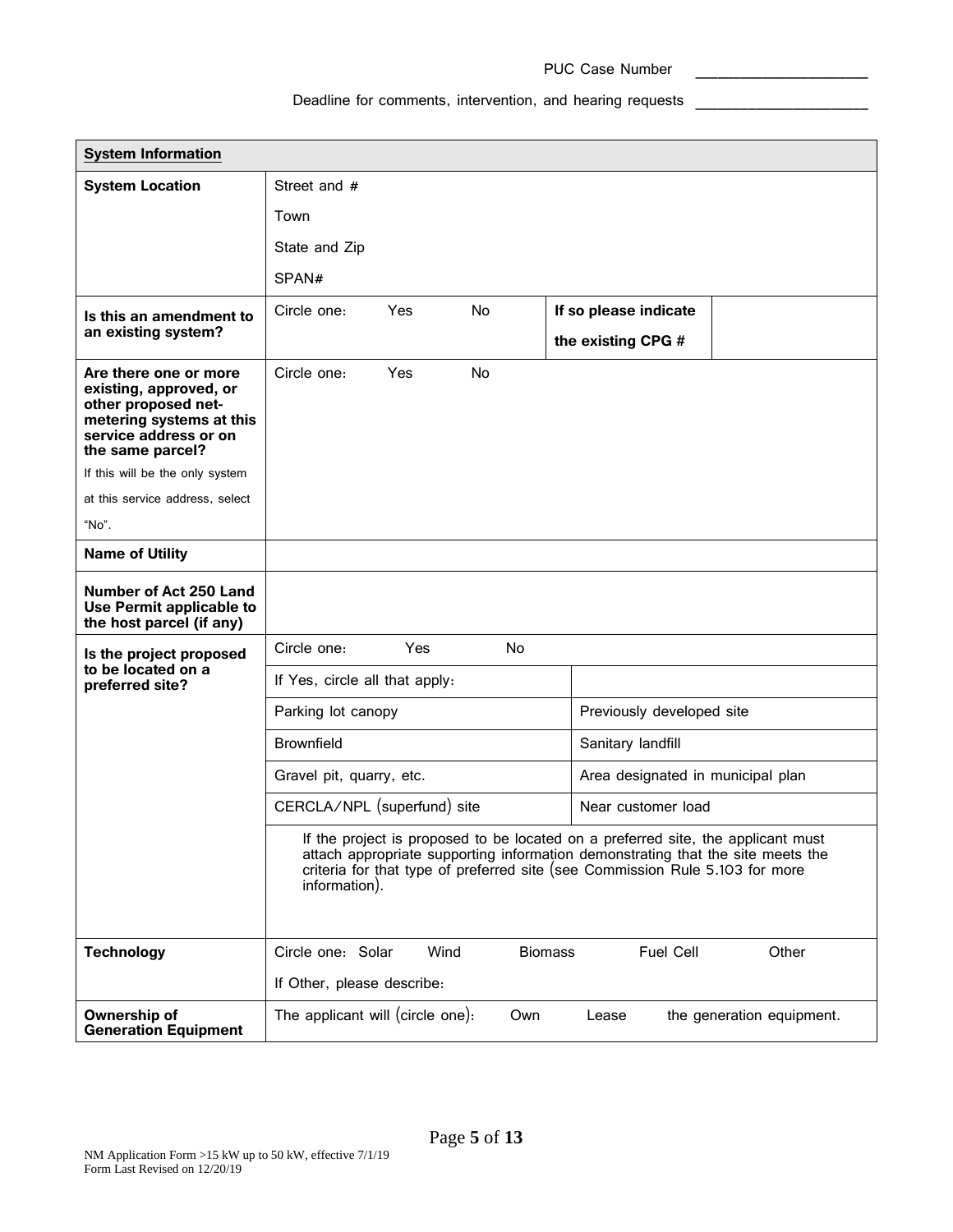# Deadline for comments, intervention, and hearing requests \_\_\_\_\_\_\_\_\_\_\_\_\_\_\_\_\_\_\_\_\_\_

| Owner of Generation Equipment Information (If Different than Applicant) |               |  |  |
|-------------------------------------------------------------------------|---------------|--|--|
| <b>Owner Name</b>                                                       |               |  |  |
| <b>Mailing Address</b>                                                  | Street and #  |  |  |
|                                                                         | Town          |  |  |
|                                                                         | State and Zip |  |  |
| <b>Daytime Phone</b>                                                    |               |  |  |
| <b>E-mail Address</b>                                                   |               |  |  |

| <b>Photovoltaic System Information</b>                                                |                                                               |
|---------------------------------------------------------------------------------------|---------------------------------------------------------------|
| <b>System Capacity</b>                                                                | AC kilowatts (AC Nameplate Capacity of the Inverter(s))       |
| <b>PV Module</b><br><b>Manufacturer and Model</b><br>No.                              |                                                               |
| <b>Number of Modules</b>                                                              |                                                               |
| <b>Power Rating per</b><br><b>Module (DC Watts)</b>                                   |                                                               |
| <b>Total Array Output</b>                                                             | DC kilowatts (no. of modules x power rating)                  |
| <b>Inverter Manufacturer</b><br>and Model No.                                         |                                                               |
| <b>Physical Location of</b><br><b>Facility's Lockable</b><br><b>Disconnect Switch</b> |                                                               |
| Interconnection<br>Configuration                                                      | Circle one:<br>Generation meter<br>Behind consumption meter   |
| <b>Installation Type</b>                                                              | Other (please describe)<br>Ground mount<br>Circle one:        |
| <b>System Orientation</b>                                                             | Circle one: fixed mount<br>1-axis tracking<br>2-axis tracking |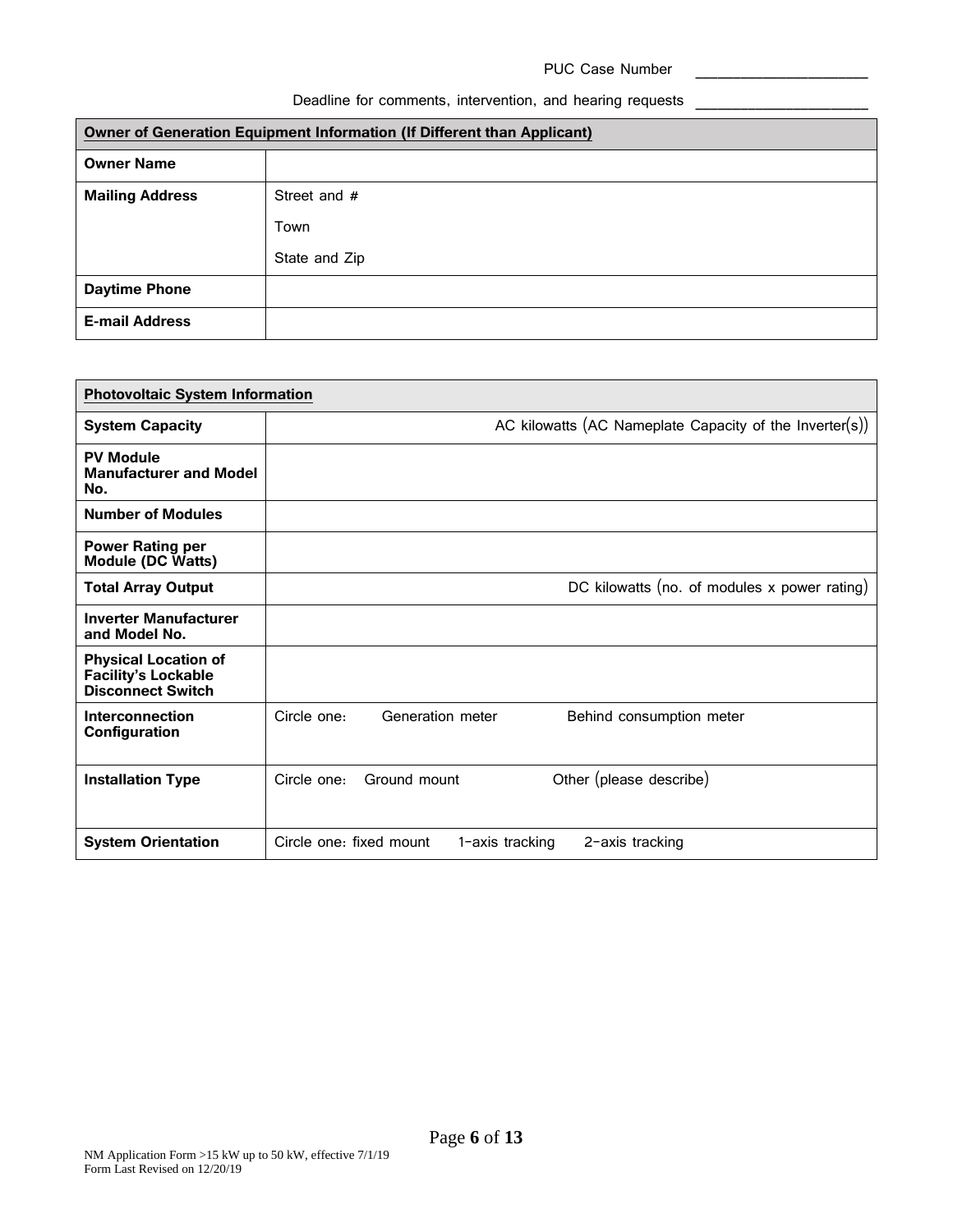| <b>PUC Case Number</b> |  |
|------------------------|--|
|                        |  |

| <b>Setback Information</b>                        | Distance to the nearest residence:                                                                                                                                     |
|---------------------------------------------------|------------------------------------------------------------------------------------------------------------------------------------------------------------------------|
|                                                   | Identify each adjoining municipal or state highway and state the distance to each.                                                                                     |
|                                                   |                                                                                                                                                                        |
|                                                   |                                                                                                                                                                        |
|                                                   |                                                                                                                                                                        |
|                                                   |                                                                                                                                                                        |
|                                                   | Distance to all adjoining property boundaries that are not state or municipal highways:                                                                                |
|                                                   |                                                                                                                                                                        |
|                                                   |                                                                                                                                                                        |
|                                                   |                                                                                                                                                                        |
|                                                   |                                                                                                                                                                        |
|                                                   | Applicants may propose setbacks that are smaller than those required by 30 V.S.A. 248(S), provided the smaller                                                         |
|                                                   | setbacks are agreed to by the adjoining landowner and the host municipality. If this is the case, attach a signed                                                      |
|                                                   | copy of such agreement. Is an agreement attached? Circle one:<br>Yes<br>No                                                                                             |
| <b>Municipal Screening</b><br><b>Requirements</b> | Do the municipal bylaws or ordinances of the municipality where the project will be<br>located contain any screening requirements for ground-mounted solar facilities? |
|                                                   | Circle one:<br>No<br>Yes                                                                                                                                               |
|                                                   | If Yes, please state whether and how the project complies with these ordinances.<br>Attach sheets if necessary.                                                        |
|                                                   |                                                                                                                                                                        |
|                                                   |                                                                                                                                                                        |
|                                                   |                                                                                                                                                                        |
|                                                   |                                                                                                                                                                        |

| <b>Wind System Information</b> |                                                  |
|--------------------------------|--------------------------------------------------|
| <b>System Capacity</b>         | AC kilowatts (DC power output * 0.95)            |
| <b>Manufacturer</b> and        |                                                  |
| Model No.                      |                                                  |
| <b>Turbine Tower Height</b>    | (feet)                                           |
| <b>Turbine Tower Diameter</b>  | $(\text{feet})$                                  |
| <b>Rotor Diameter</b>          | $(\text{feet})$                                  |
| <b>Wind Turbine Power</b>      | (kilowatts, peak output up to 30 mph wind speed) |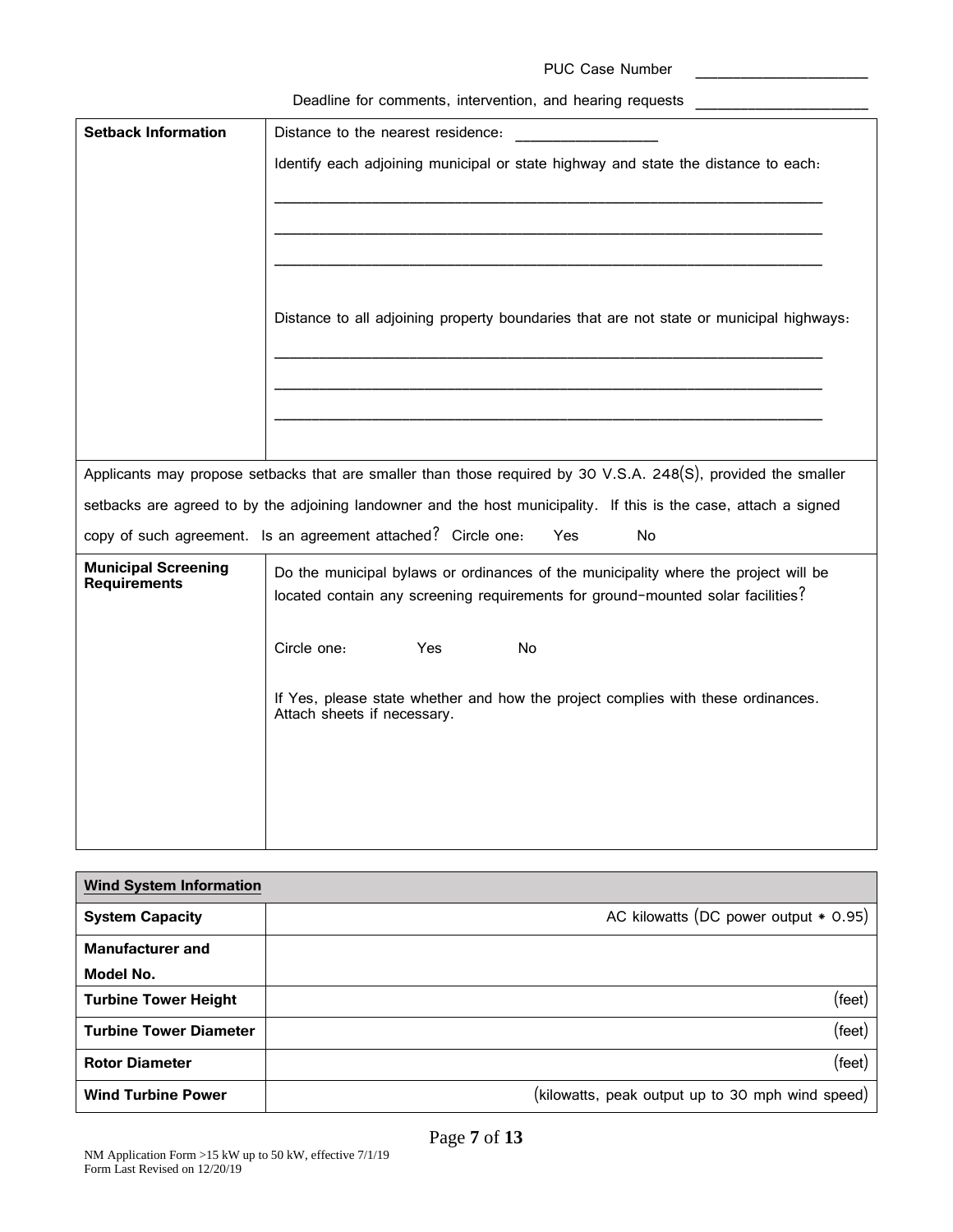| <b>Wind System Information</b>                                                        |                                                                                              |                            |                                                                                    |                                                                                 |  |
|---------------------------------------------------------------------------------------|----------------------------------------------------------------------------------------------|----------------------------|------------------------------------------------------------------------------------|---------------------------------------------------------------------------------|--|
| Output                                                                                |                                                                                              |                            |                                                                                    |                                                                                 |  |
| <b>AC Source</b>                                                                      | Circle one:                                                                                  | Inverter                   | Induction generator                                                                | Synchronous generator                                                           |  |
| <b>Physical Location of</b><br><b>Facility's Lockable</b><br><b>Disconnect Switch</b> |                                                                                              |                            |                                                                                    |                                                                                 |  |
| Interconnection<br>Configuration                                                      | Circle one:                                                                                  | Generation meter           | Behind consumption meter                                                           |                                                                                 |  |
| <b>Sound Analysis</b>                                                                 | All wind facilities using this form must comply with the requirements of Commission Rule     |                            |                                                                                    |                                                                                 |  |
|                                                                                       | 5.703(A), which governs the sound levels from wind facilities with capacities of up to 50    |                            |                                                                                    |                                                                                 |  |
|                                                                                       | kW. Pursuant to Commission Rule 5.704(A), in lieu of submitting sound modeling               |                            |                                                                                    |                                                                                 |  |
|                                                                                       | pursuant to Section 5.704 $(B)$ , the Applicant may attach the following documents:          |                            |                                                                                    |                                                                                 |  |
|                                                                                       | All certification documents from the Small Wind Certification Council showing<br>$1_{\cdot}$ |                            |                                                                                    |                                                                                 |  |
|                                                                                       | the results of acoustic sound testing;                                                       |                            |                                                                                    |                                                                                 |  |
|                                                                                       |                                                                                              |                            | 2. The distance to the nearest residence(s) in each cardinal direction, as well as |                                                                                 |  |
|                                                                                       |                                                                                              |                            |                                                                                    | an analysis of the expected sound pressure level at those residences calculated |  |
|                                                                                       |                                                                                              | using spherical spreading. |                                                                                    |                                                                                 |  |

| <b>Biomass, Fuel Cell, or Other System Information</b>                                                                                                                                                                                                                         |             |                  |                          |                       |
|--------------------------------------------------------------------------------------------------------------------------------------------------------------------------------------------------------------------------------------------------------------------------------|-------------|------------------|--------------------------|-----------------------|
| <b>System Capacity</b>                                                                                                                                                                                                                                                         |             |                  |                          | AC kilowatts          |
| Manufacturer and                                                                                                                                                                                                                                                               |             |                  |                          |                       |
| Model No.                                                                                                                                                                                                                                                                      |             |                  |                          |                       |
| <b>AC Source</b>                                                                                                                                                                                                                                                               | Circle one: | Inverter         | Induction generator      | Synchronous generator |
| <b>Physical Location of</b>                                                                                                                                                                                                                                                    |             |                  |                          |                       |
| <b>Facility's Lockable</b><br><b>Disconnect Switch</b>                                                                                                                                                                                                                         |             |                  |                          |                       |
| Interconnection<br>Configuration                                                                                                                                                                                                                                               | Circle one: | Generation meter | Behind consumption meter |                       |
| For biomass systems, all necessary federal and state approvals for the project must be attached. If the biomass<br>system uses off-site waste resources, a detailed description of any waste transportation, storage, and handling<br>related to the project must be attached. |             |                  |                          |                       |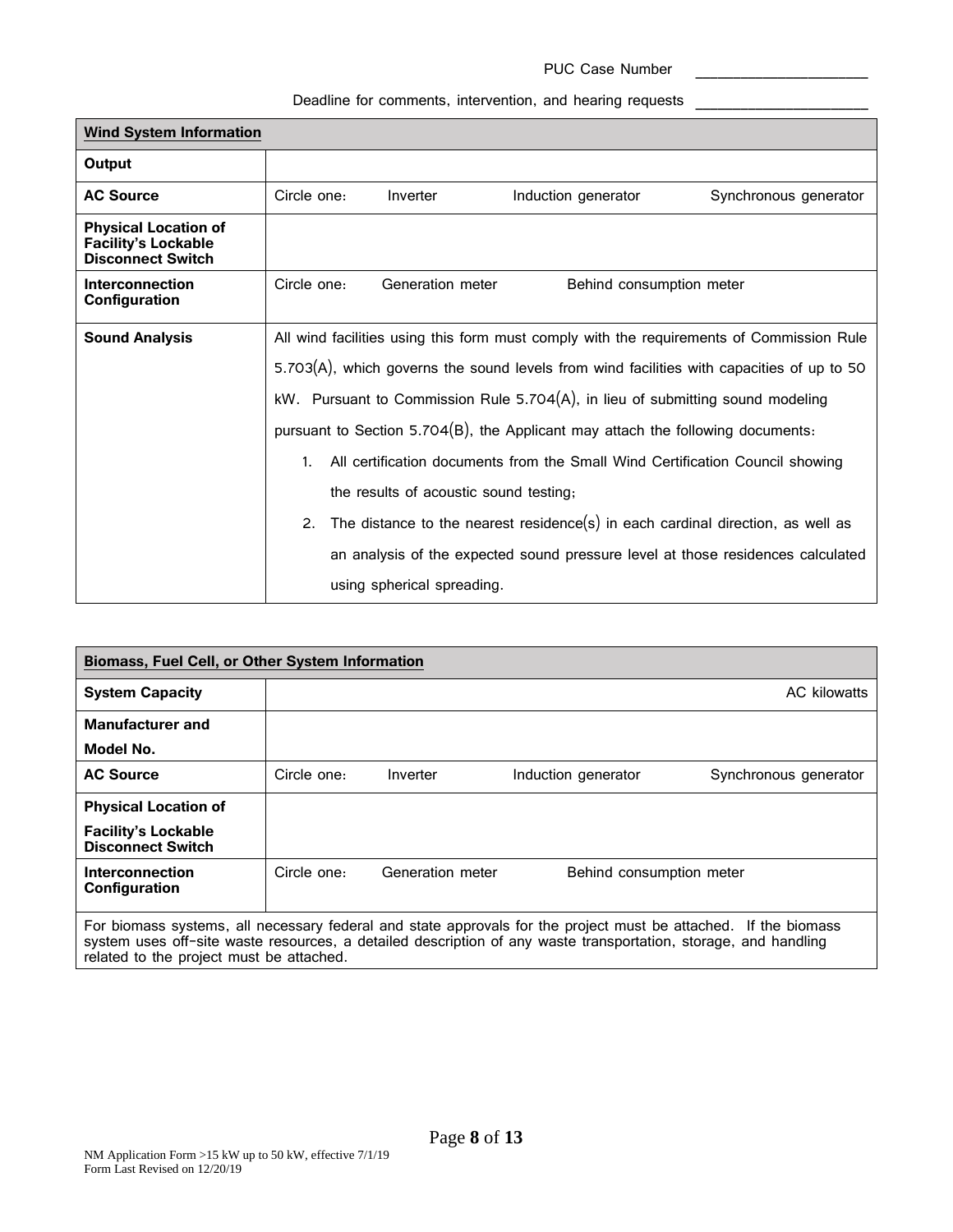| <b>Environmental Information</b>                                                                                                                                                                                                |                                                                                                                                                                                                                                                                                                                                                                                                                                                                |            |     |  |
|---------------------------------------------------------------------------------------------------------------------------------------------------------------------------------------------------------------------------------|----------------------------------------------------------------------------------------------------------------------------------------------------------------------------------------------------------------------------------------------------------------------------------------------------------------------------------------------------------------------------------------------------------------------------------------------------------------|------------|-----|--|
| Will the system be sited                                                                                                                                                                                                        | Circle one answer for each resource.                                                                                                                                                                                                                                                                                                                                                                                                                           |            |     |  |
| on, near <sup>2</sup> , or within any                                                                                                                                                                                           | Floodway                                                                                                                                                                                                                                                                                                                                                                                                                                                       | Yes        | No  |  |
| of the following<br>resources? Please see                                                                                                                                                                                       | Shoreline                                                                                                                                                                                                                                                                                                                                                                                                                                                      | Yes        | No  |  |
| 10 V.S.A. §§902 and                                                                                                                                                                                                             | Stream                                                                                                                                                                                                                                                                                                                                                                                                                                                         | Yes        | No. |  |
| 6001 for definitions of                                                                                                                                                                                                         | Wetland                                                                                                                                                                                                                                                                                                                                                                                                                                                        | Yes        | No  |  |
| each of these resources.                                                                                                                                                                                                        | Historic site or district                                                                                                                                                                                                                                                                                                                                                                                                                                      | Yes        | No. |  |
|                                                                                                                                                                                                                                 | Rare and irreplaceable natural area                                                                                                                                                                                                                                                                                                                                                                                                                            | Yes        | No  |  |
|                                                                                                                                                                                                                                 | Necessary wildlife habitat                                                                                                                                                                                                                                                                                                                                                                                                                                     | Yes        | No  |  |
|                                                                                                                                                                                                                                 | Area where an endangered species is present                                                                                                                                                                                                                                                                                                                                                                                                                    | <b>Yes</b> | No  |  |
|                                                                                                                                                                                                                                 |                                                                                                                                                                                                                                                                                                                                                                                                                                                                |            |     |  |
|                                                                                                                                                                                                                                 | If Yes is circled above for any resource, applicants must attach: $(A)$ a mapped field<br>assessment showing the location of the system in relation to the resource; and (B) a<br>narrative stating the impact that the system, including its installation and any associated<br>distribution upgrades, will have on the protected resource and what measures, if any,<br>will be taken to minimize any such impact and ensure impacts are not unduly adverse. |            |     |  |
| Applicants must ascertain, based on a field assessment(s) or other appropriate investigation, whether any of the<br>resources listed above are present. Applicants are encouraged to consult with the Vermont Agency of Natural |                                                                                                                                                                                                                                                                                                                                                                                                                                                                |            |     |  |

resources listed above are present. Applicants are encouraged to consult with the Vermont Agency of Natural Resources and the Division for Historic Preservation prior to filing an application. The provision of incomplete or incorrect information on this application may result in the delay or denial of this application, the revocation or amendment of certificates of public good issued in reliance upon such incomplete or incorrect information, or the imposition of penalties pursuant to 30 V.S.A. § 30.

## **Project Site Plan**

A site plan is a construction drawing. All systems must provide a site plan or plans of the project containing the following information:

- a. The scale in feet and a representative fraction. The plan must be drawn to scale.
- b. A compass orientation, legend, title and date.
- c. An inset showing the location of the system within the Town.
- d. Proposed facility location and any project features, including all described below. Indicate whether features

already existing or are proposed, (such as electric poles, access drives, etc.).

e. Property boundaries and setback distances from those boundaries to the corner of the nearest project-

<sup>2</sup> For the purposes of the form, near means within 300 feet of a deer wintering area and 150 feet from other protected natural resources.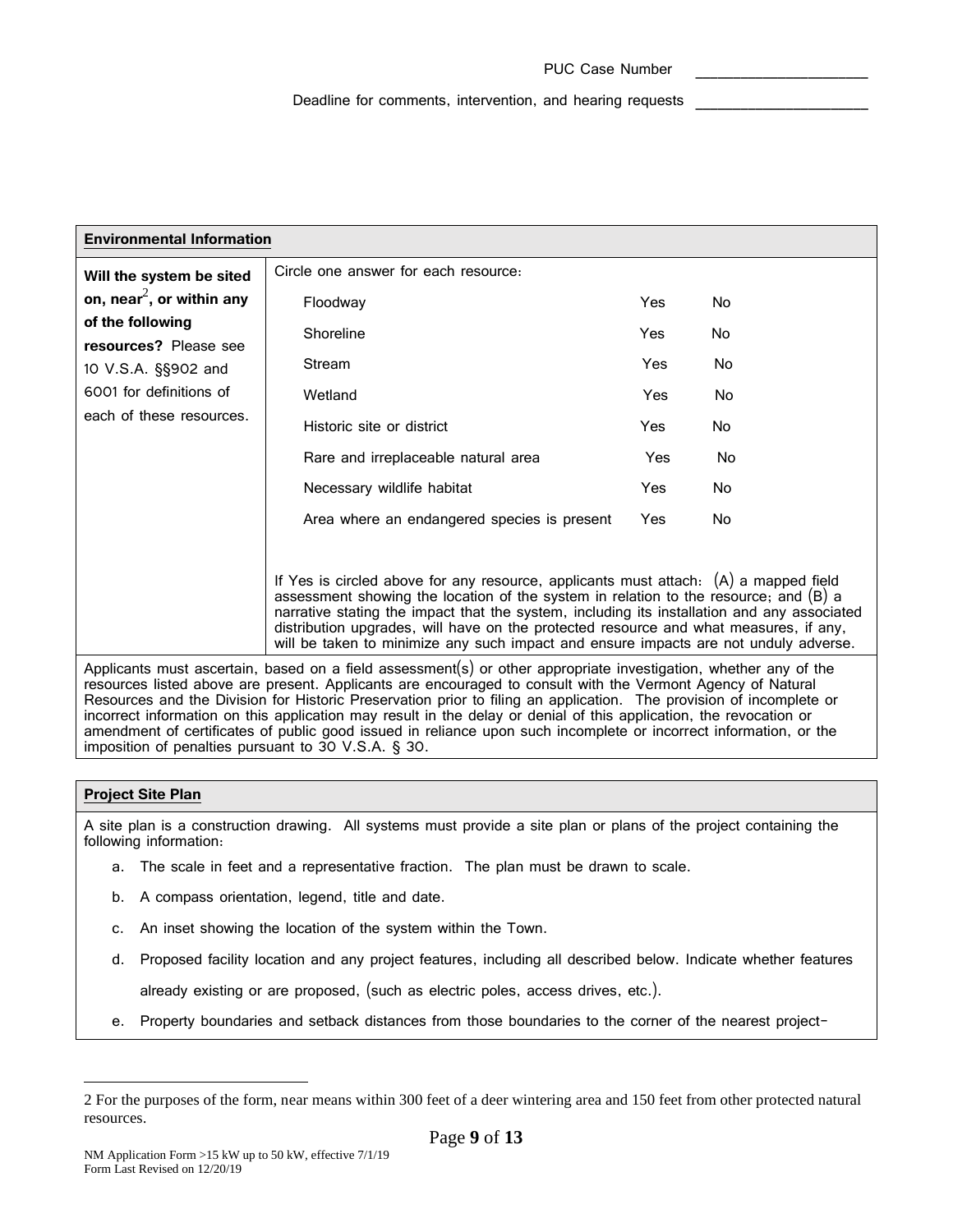# Deadline for comments, intervention, and hearing requests \_\_\_\_\_\_\_\_\_\_\_\_\_\_\_\_\_\_\_\_\_\_

|    | <b>Project Site Plan</b>                                                                                         |
|----|------------------------------------------------------------------------------------------------------------------|
|    | related structure, Distances to any nearby residences, and dimensions of all proposed improvements.              |
| f. | The project limits of disturbance and the total acreage of any disturbed area, including any necessary and       |
|    | associated distribution upgrades.                                                                                |
| f. | Proposed utilities, including the distance from source of power, sizes of service available and required, and    |
|    | locations of any proposed utility or communication lines. Indicate whether utility lines are overhead or         |
|    | underground.                                                                                                     |
| g. | A description of any areas where vegetation is to be cleared, altered, or mowed/managed during                   |
|    | construction or on an on-going basis during the operation of the facility.                                       |
|    | h. A description of any proposed direct or indirect alterations to or impacts on wetlands or other natural       |
|    | resources protected under 30 V.S.A. § 248(b)(5).                                                                 |
| i. | Detailed plans for any drainage of surface and/or sub-surface water and plans to control erosion and             |
|    | sedimentation both during construction and as a permanent measure.                                               |
| j. | Locations and specific descriptions of proposed screening, landscaping, groundcover, fencing, exterior           |
|    | lighting, and signs.                                                                                             |
| k. | Plans of any proposed access driveway, roadway, or parking area at the project site, including grading,          |
|    | drainage, and traveled width, as well as a cross-section of the access drive indicating the width, depth of      |
|    | gravel, paving, or surface materials.                                                                            |
| I. | The latitude and longitude coordinates for the center of the proposed project.                                   |
| m. | The presence and total acreage of primary agricultural soils as defined in 10 V.S.A. § 6001 on each tract to     |
|    | be physically disturbed in connection with the construction and operation of the net-metering system, the        |
|    | amount of those soils to be disturbed, and any other proposed impacts to those soils.                            |
| n. | The approved site plan from any Act 250 Land Use Permit applicable to the host parcel.                           |
| о. | If not a preferred site, a description of the current site use. If in agricultural use, describe whether site is |
|    | pasture, hay crop, row crops, etc.                                                                               |

| <b>Additional Required Supporting Documents</b>              |                                                                                                                                                                                                                                                                                                                                                                                                                                                                                                                 |  |  |  |
|--------------------------------------------------------------|-----------------------------------------------------------------------------------------------------------------------------------------------------------------------------------------------------------------------------------------------------------------------------------------------------------------------------------------------------------------------------------------------------------------------------------------------------------------------------------------------------------------|--|--|--|
| <b>Description of Visible and</b><br><b>Aesthetic Impact</b> | The applicant must attach a description of the visible and aesthetic impact of the<br>project and why it will not have an undue adverse effect on aesthetics and the<br>scenic and natural beauty of the area. Describe the location of the facility in relation<br>to adjoining properties and include a specific statement about the visibility of the<br>facility from adjoining properties, and, if it is highly visible, what measures the<br>applicant has taken, if any, to minimize the visible impact. |  |  |  |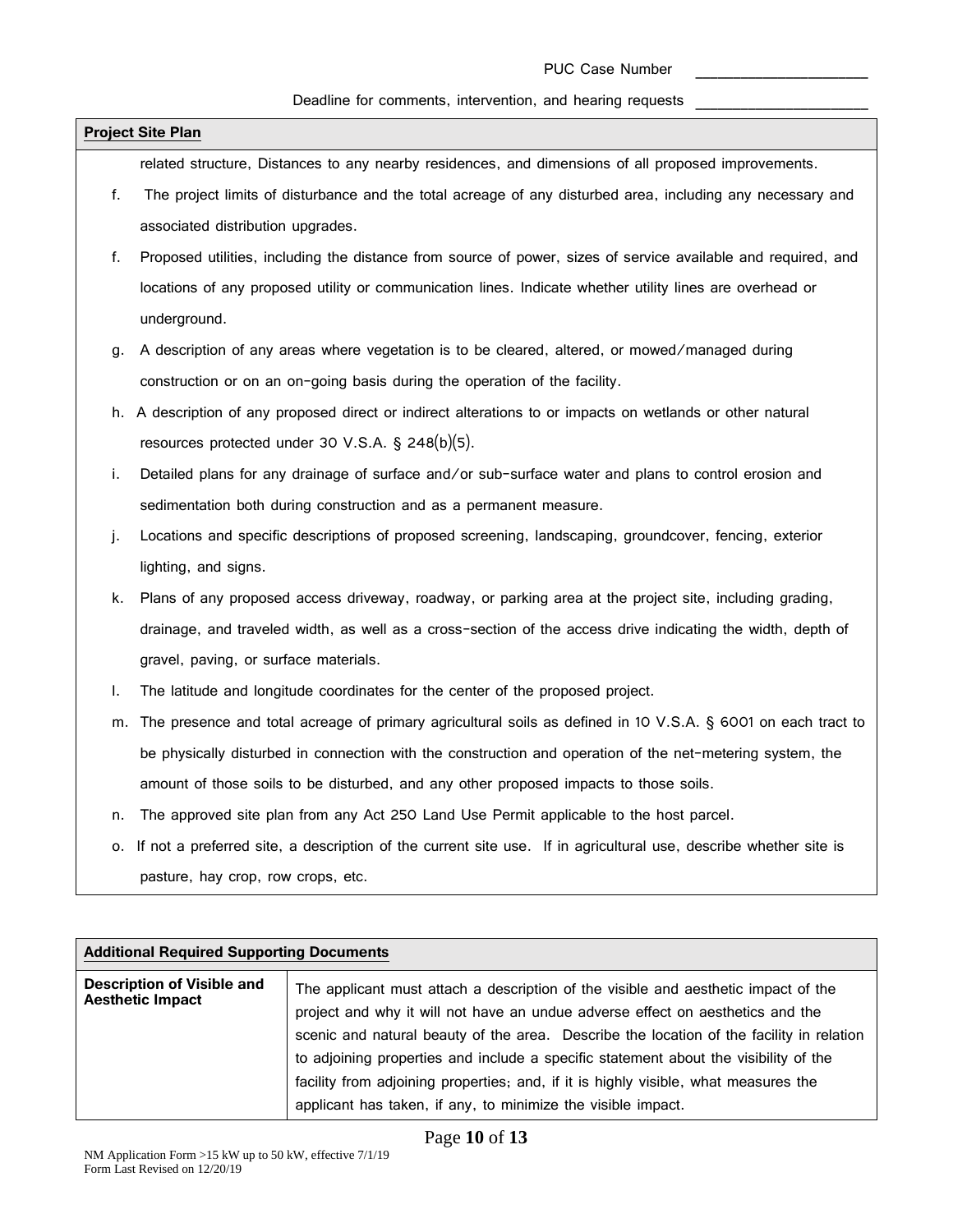| <b>Additional Required Supporting Documents</b>                                                                        |                                                                                                                                                                                                                                                                                                                                                                                                                                                                                                              |  |  |  |  |
|------------------------------------------------------------------------------------------------------------------------|--------------------------------------------------------------------------------------------------------------------------------------------------------------------------------------------------------------------------------------------------------------------------------------------------------------------------------------------------------------------------------------------------------------------------------------------------------------------------------------------------------------|--|--|--|--|
| <b>Statement of Consistency</b><br>with Any Act 250 Land Use<br><b>Permits Applicable to the</b><br><b>Host Parcel</b> | If the host parcel is subject to an Act 250 Land Use Permit, the applicant must file a<br>document describing whether the construction of the proposed net-metering system<br>will interfere with the satisfaction of any condition contained in the Act 250 Land Use<br>Permit. If the construction will interfere with the satisfaction of any Act 250 Land<br>Use Permit condition, the applicant must explain what steps it will take to address<br>such issues or why the applicant is unable to do so. |  |  |  |  |
| <b>Wetland Delineation</b>                                                                                             | The applicant must provide either a wetland delineation prepared by a qualified<br>consultant <sup>3</sup> ; or an ANR-approved letter from a qualified consultant stating that no<br>delineation is necessary because the net-metering system will not be proximate to<br>any significant wetlands; or a letter from the district wetland ecologist stating that no<br>delineation is necessary because the net-metering system will not be proximate to<br>any significant wetlands.                       |  |  |  |  |
| <b>Response to</b><br><b>Recommendations of</b><br><b>Municipalities and</b><br><b>Adjoining Landowners</b>            | The applicant must attach a document summarizing the comments and<br>recommendations received in response to the 45-day notice. The document must<br>respond to the issues raised in those comments and recommendations and must<br>state what steps the applicant has taken to address those issues or why the<br>applicant is unable to do so.                                                                                                                                                             |  |  |  |  |
| <b>List of Persons to Whom</b><br>the Applicant Will Mail a<br><b>Copy of This Application</b>                         | The applicant must attach a list of all persons to whom the applicant will mail a copy<br>of this application. The application must be mailed within two business days after<br>the application is determined to be administratively complete.                                                                                                                                                                                                                                                               |  |  |  |  |
| <b>Department/Commission</b><br><b>Application Fee Form</b>                                                            | The applicant must attach a copy of the completed Application Fee Form that was<br>submitted to the Department of Public Service.                                                                                                                                                                                                                                                                                                                                                                            |  |  |  |  |
|                                                                                                                        | Send the original of the Fee Form and the fee payment to the Department of Public<br>Service.                                                                                                                                                                                                                                                                                                                                                                                                                |  |  |  |  |
|                                                                                                                        | Do not send the fee payment to the Commission.                                                                                                                                                                                                                                                                                                                                                                                                                                                               |  |  |  |  |
|                                                                                                                        | The Fee Form is available at https://publicservice.vermont.gov/content/state-                                                                                                                                                                                                                                                                                                                                                                                                                                |  |  |  |  |
|                                                                                                                        | generation-facilities-application-form. If you have questions about the Fee Form,                                                                                                                                                                                                                                                                                                                                                                                                                            |  |  |  |  |
|                                                                                                                        | please contact the Department of Public Service's Administrative Services Division at                                                                                                                                                                                                                                                                                                                                                                                                                        |  |  |  |  |
|                                                                                                                        | (802) 828-2811 or (800)-734-8390, or via email at psd@vermont.gov.                                                                                                                                                                                                                                                                                                                                                                                                                                           |  |  |  |  |

<sup>3</sup> A list of qualified consultants may be found at: [http://dec.vermont.gov/watershed/wetlands/what/id/wetland-consultant-list.](http://dec.vermont.gov/watershed/wetlands/what/id/wetland-consultant-list)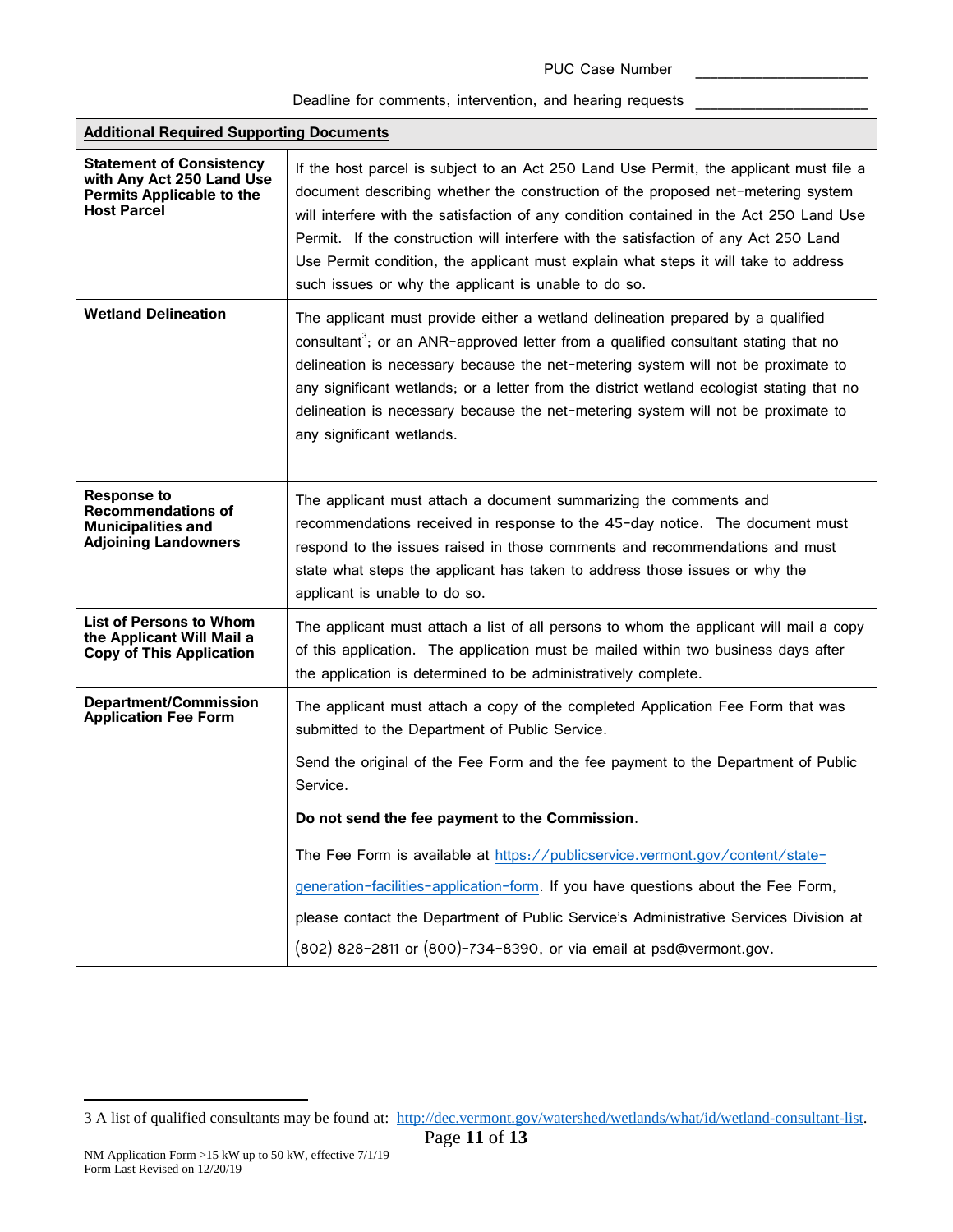| <b>Installer Information</b>  |               |  |  |
|-------------------------------|---------------|--|--|
| <b>Company Name</b>           |               |  |  |
| <b>Company Address</b>        | Street and #  |  |  |
|                               | Town          |  |  |
|                               | State and Zip |  |  |
| <b>Company Phone</b>          |               |  |  |
| <b>Company E-mail Address</b> |               |  |  |
| <b>Installer Name</b>         |               |  |  |

## **Environmental Attribute Election\***

I elect to retain ownership of any environmental attributes associated with the system.

Circle one: Yes No

\* **Note: This election affects the rateat which you will be credited for your generation and is irrevocable**. Please consult with your installer before making this election. Environmental attributes are defined in 30 V.S.A. § 8002(6) as "the characteristics of a plant that enable the energy it produces to qualify as renewable energy and include any and all benefits of the plant to the environment such as avoided emissions or other impacts to air, water, or soil that may occur through the plant's displacement of a nonrenewable energy source." If you do not retain ownership of any environmental attributes associated with the system, the environmental attributes will be transferred to your electric utility. Your electric utility must retire any environmental attributes received from net-metering customersand the energy will count towards the state's renewable energy standard.

#### **Certification**

The undersigned declare, under the pains and penalties of perjury, that to the best of my knowledge:

(1) having exercised due diligence and made reasonable inquiry, the information that I have provided on this form

and any attachments is true and correct;

 $(2)$  I have complied with the advance notice requirements of Public Utility Commission Rule 5.106(C);

(3) the project for which this application seeks approval is in compliance with the land conservation measures contained in the applicable Town Plan;

(4) the project is in compliance with all applicable local, state, and federal requirements and has all other necessary approvals for operation of this type of system;

- (5) any waste generated by the construction of this project will be disposed of at a state-approved disposal facility;
- (6) any construction activities will follow the recommendations of Low Risk [Site Handbook for Erosion](http://dec.vermont.gov/sites/dec/files/wsm/stormwater/docs/StormwaterConstructionDischargePermits/sw_low_risk_site_handbook.pdf) Prevention and